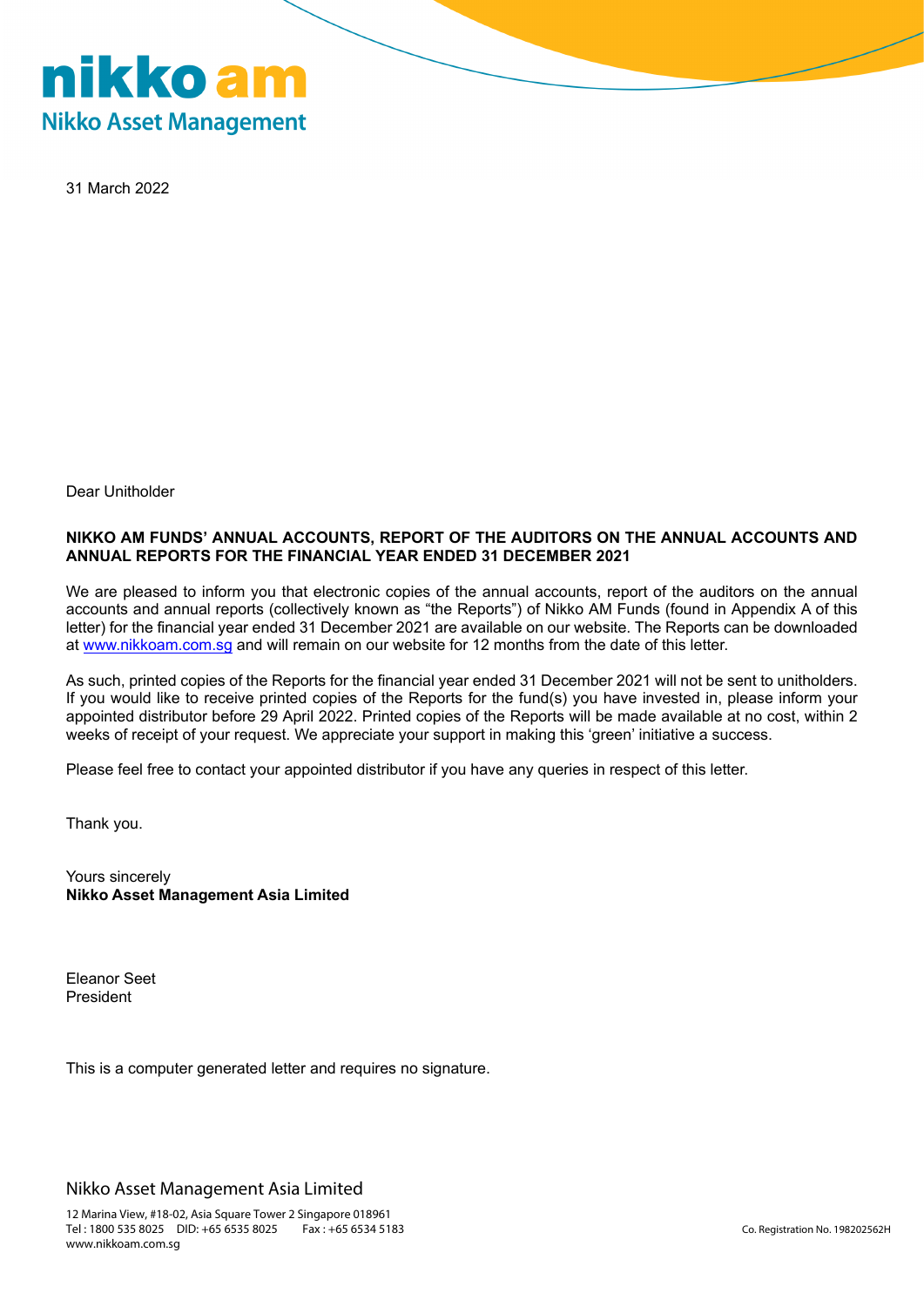# **APPENDIX A – REQUEST FORM**

*Please complete this form and send it to the address provided below before 29 April 2022.*

| To:                                                                                                                                                                                                                                                                      | Nikko Asset Management Asia Limited<br>12 Marina View #18-02<br>Asia Square Tower 2<br>Singapore 018961<br><b>Attention: Client Services Department</b> |  |                                                                                                                         |
|--------------------------------------------------------------------------------------------------------------------------------------------------------------------------------------------------------------------------------------------------------------------------|---------------------------------------------------------------------------------------------------------------------------------------------------------|--|-------------------------------------------------------------------------------------------------------------------------|
| I would like to receive printed copies of the annual accounts, report of the auditors on the annual accounts and annual<br>reports for the financial year ended 31 December 2021 for the following funds:                                                                |                                                                                                                                                         |  |                                                                                                                         |
|                                                                                                                                                                                                                                                                          | Nikko AM Shenton Asia Pacific Fund                                                                                                                      |  | Nikko AM China Onshore Fund Series - Sub-Funds                                                                          |
|                                                                                                                                                                                                                                                                          | Nikko AM Global Green Bond Fund<br>(formerly known as Nikko AM Shenton World Bank Green Bond Fund)                                                      |  | Nikko AM China Onshore Bond Fund                                                                                        |
|                                                                                                                                                                                                                                                                          | Nikko AM Shenton Emerging Enterprise Discovery Fund<br>(formerly known as Nikko AM Shenton Global Advantage Fund)                                       |  | Nikko AM Shenton Horizon Investment Funds<br>- Sub-Funds                                                                |
|                                                                                                                                                                                                                                                                          | Nikko AM Shenton Global Opportunities Fund                                                                                                              |  | Horizon Global Bond Fund (S\$ Hedged)                                                                                   |
|                                                                                                                                                                                                                                                                          | Nikko AM Shenton Income Fund                                                                                                                            |  | Nikko AM Global Dividend Equity Fund<br>(formerly known as Horizon Global Equity Fund)                                  |
|                                                                                                                                                                                                                                                                          | Nikko AM Shenton Japan Fund                                                                                                                             |  | Horizon Singapore Fixed Income Enhanced Fund                                                                            |
|                                                                                                                                                                                                                                                                          | Nikko AM Shenton Thrift Fund                                                                                                                            |  | Singapore Dividend Equity Fund<br>(formerly known as Horizon Singapore Equity Fund)                                     |
|                                                                                                                                                                                                                                                                          | Nikko AM Japan Dividend Equity Fund                                                                                                                     |  |                                                                                                                         |
|                                                                                                                                                                                                                                                                          | Nikko AM Global Multi Asset Conservative Fund                                                                                                           |  | <b>Nikko AM Shenton Horizon Investment Funds</b><br>- Sub-Funds                                                         |
|                                                                                                                                                                                                                                                                          | □ Nikko AM Dynamic Bond Fund                                                                                                                            |  | Nikko AM Global Multi Asset Income Fund<br>(formerly known as Nikko AM Shenton Eight Portfolios<br>- Eight Portfolio C) |
|                                                                                                                                                                                                                                                                          | NikkoAM-ICBCSG China Bond ETF                                                                                                                           |  |                                                                                                                         |
| Please tick $\checkmark$ the box for the fund(s) you have unit holdings in.<br>Kindly note that we will only send you the reports that you have unit holdings in.                                                                                                        |                                                                                                                                                         |  |                                                                                                                         |
| If you have invested using CASH through our distributor's Nominees Accounts and would like to receive printed copies of<br>the Reports, please approach your appointed distributor for a printed copy of the Reports for the fund(s) which you have<br>invested in.      |                                                                                                                                                         |  |                                                                                                                         |
| If you have invested in an Insurance-Linked Investment Product ("ILP") with underlying investments in funds managed by<br>us and would like to receive printed copies of the Reports, please approach your insurer for a copy of the relevant ILP<br>annual/semi-report. |                                                                                                                                                         |  |                                                                                                                         |
|                                                                                                                                                                                                                                                                          |                                                                                                                                                         |  | (mandatory)                                                                                                             |
|                                                                                                                                                                                                                                                                          |                                                                                                                                                         |  |                                                                                                                         |
|                                                                                                                                                                                                                                                                          |                                                                                                                                                         |  |                                                                                                                         |
|                                                                                                                                                                                                                                                                          |                                                                                                                                                         |  | (mandatory)                                                                                                             |
|                                                                                                                                                                                                                                                                          |                                                                                                                                                         |  |                                                                                                                         |
|                                                                                                                                                                                                                                                                          | * Delete where appropriate                                                                                                                              |  |                                                                                                                         |
|                                                                                                                                                                                                                                                                          | <u> 1989 - Johann John Stone, mensk foar it ferskearre fan it ferskearre fan it ferskearre fan it ferskearre fan</u><br>FOR OFFICE USE ONLY             |  |                                                                                                                         |
|                                                                                                                                                                                                                                                                          |                                                                                                                                                         |  |                                                                                                                         |
|                                                                                                                                                                                                                                                                          |                                                                                                                                                         |  |                                                                                                                         |